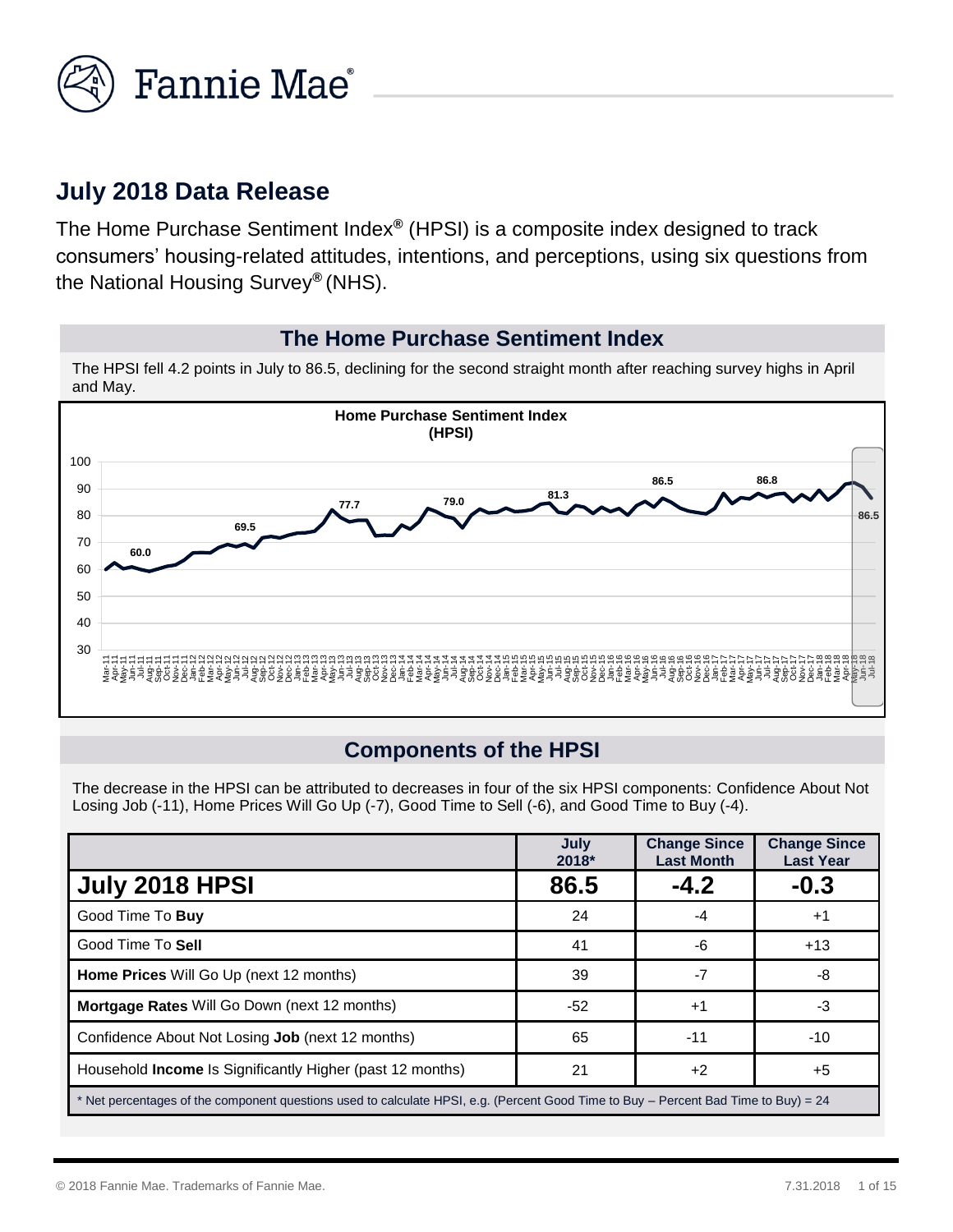

### **Components of the HPSI –** Good/Bad Time to Buy and Sell a Home

The net share of Americans who say it is a good time to buy a home fell 4 percentage points from last month to 24%.



In July, the net percentage of those who say it is a good time to sell fell 6 percentage points from last month's survey high to 41%.

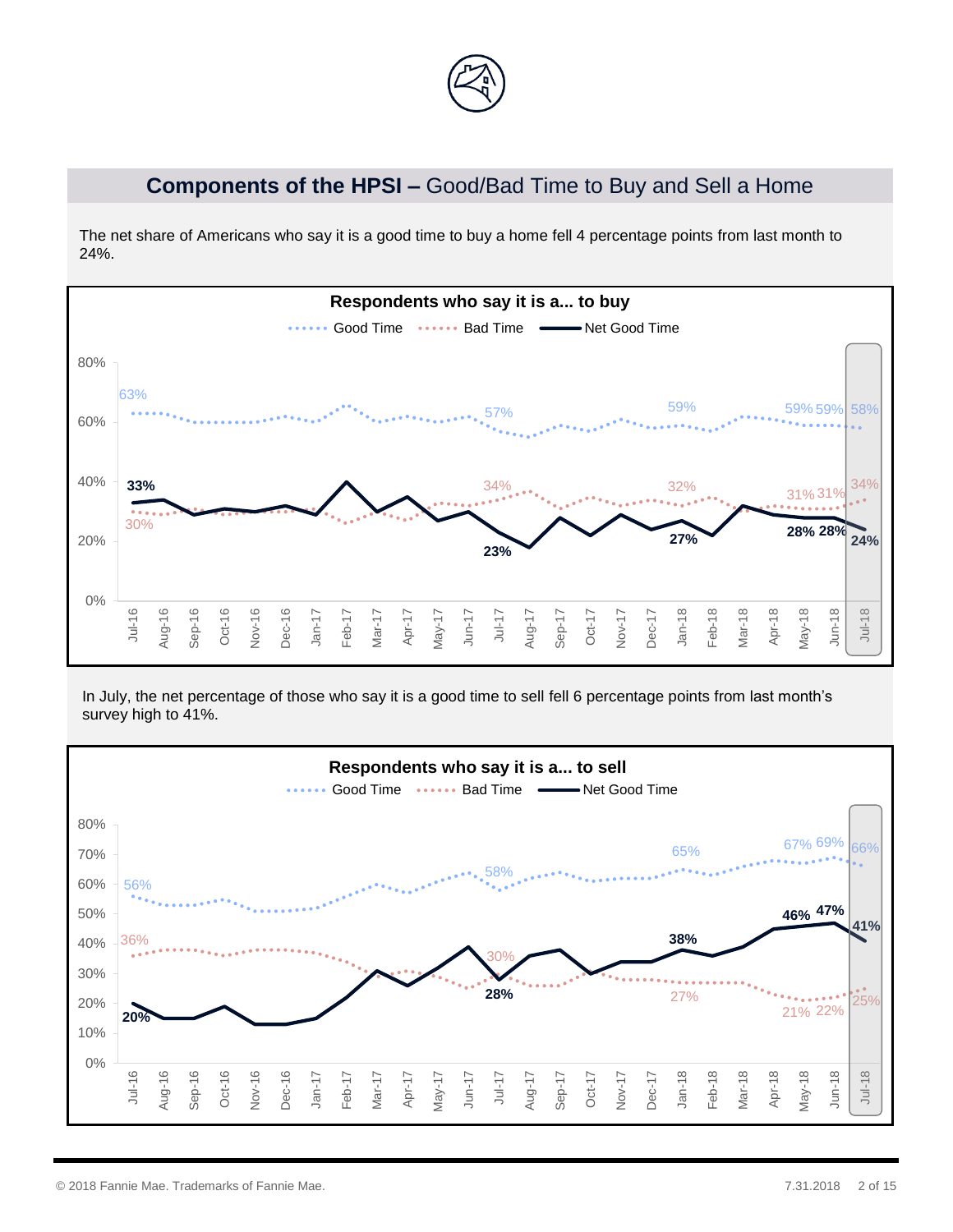## **Components of the HPSI –** Home Price and Mortgage Rate Expectations

The net share of Americans who say home prices will go up fell 7 percentage points to 39%, falling under 40% for the first time since December 2016.



The net share of those who say mortgage rates will go down over the next 12 months rose 1 percentage point to -52%.

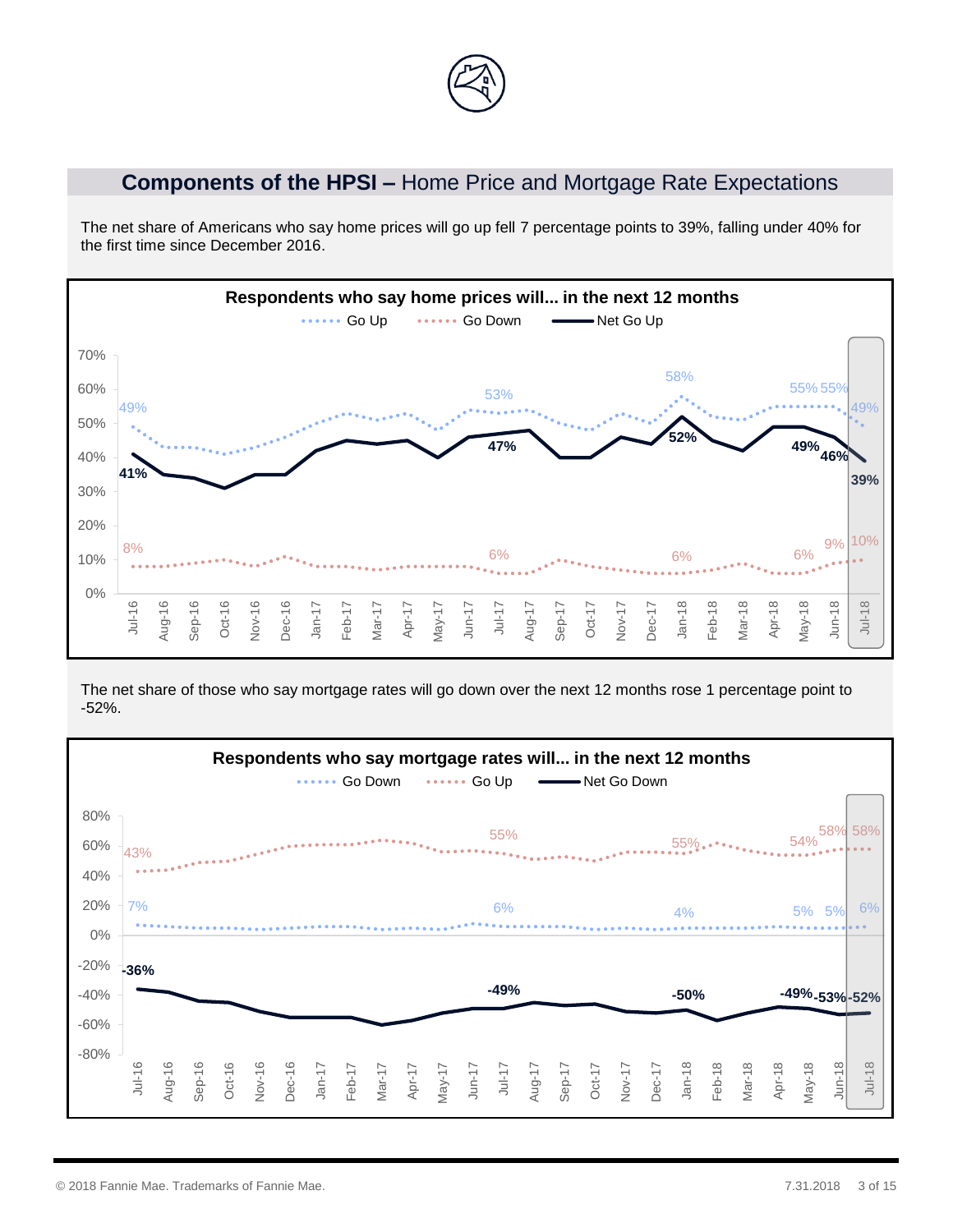

#### **Components of the HPSI –** Job Concerns and Household Incomes

The net share of Americans who say they are not concerned about losing their job fell 11 percentage points from last month to 65%.



The net share of those who say their household income is significantly higher than it was 12 months ago rose 2 percentage points to 21%, matching the survey high from May 2018.

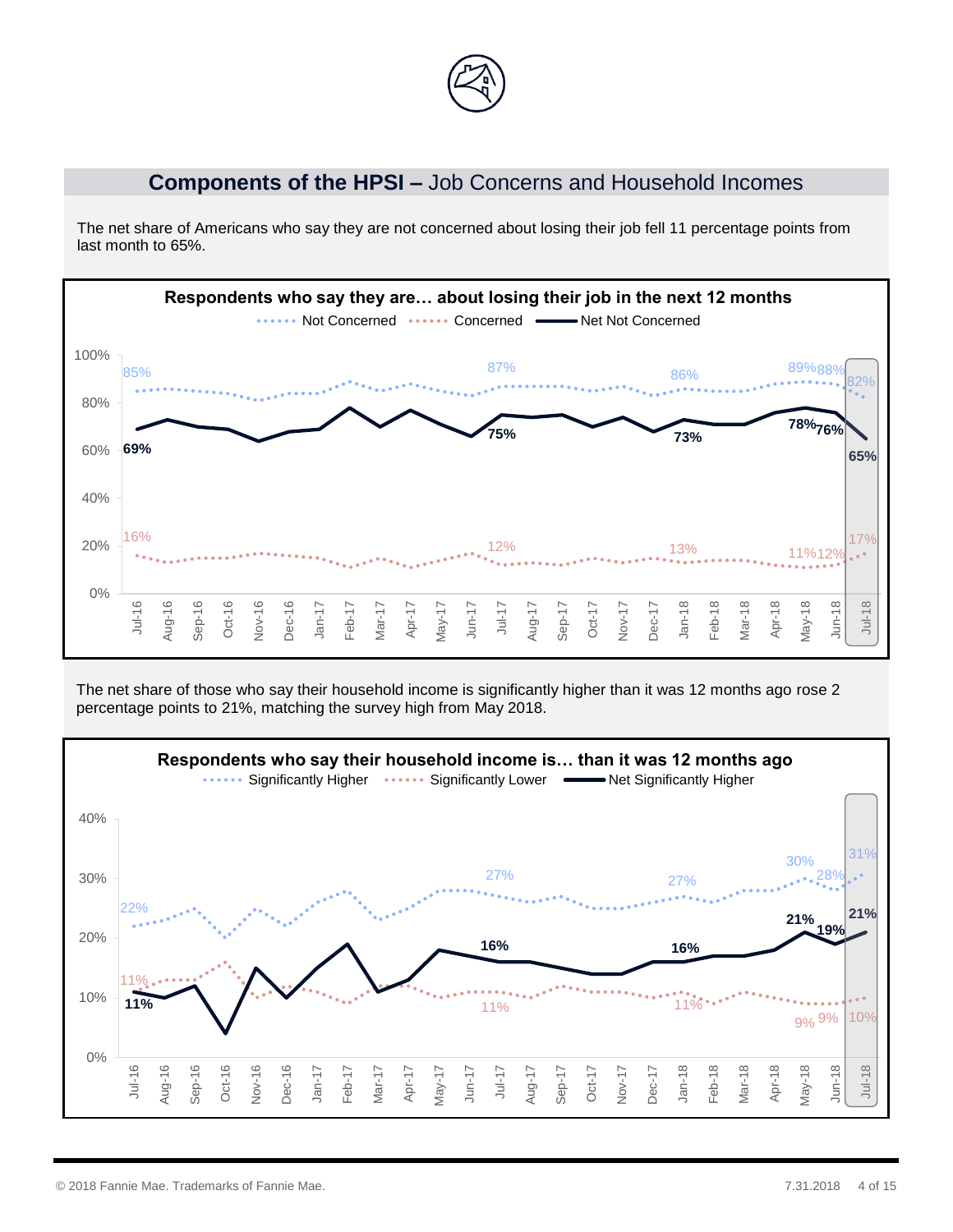

#### **Additional National Housing Survey Key Indicators**

On average, Americans expect rental prices to rise 4.8% over the next 12 months, rising 0.8 percentage points. They expect home prices to rise 2.3% over the next 12 months, a 0.3 percentage point decrease.



The share of Americans who expect home rental prices to go up rose 6 percentage points to 60%, while the share who expect them to stay the same fell 7 percentage points to 32%.

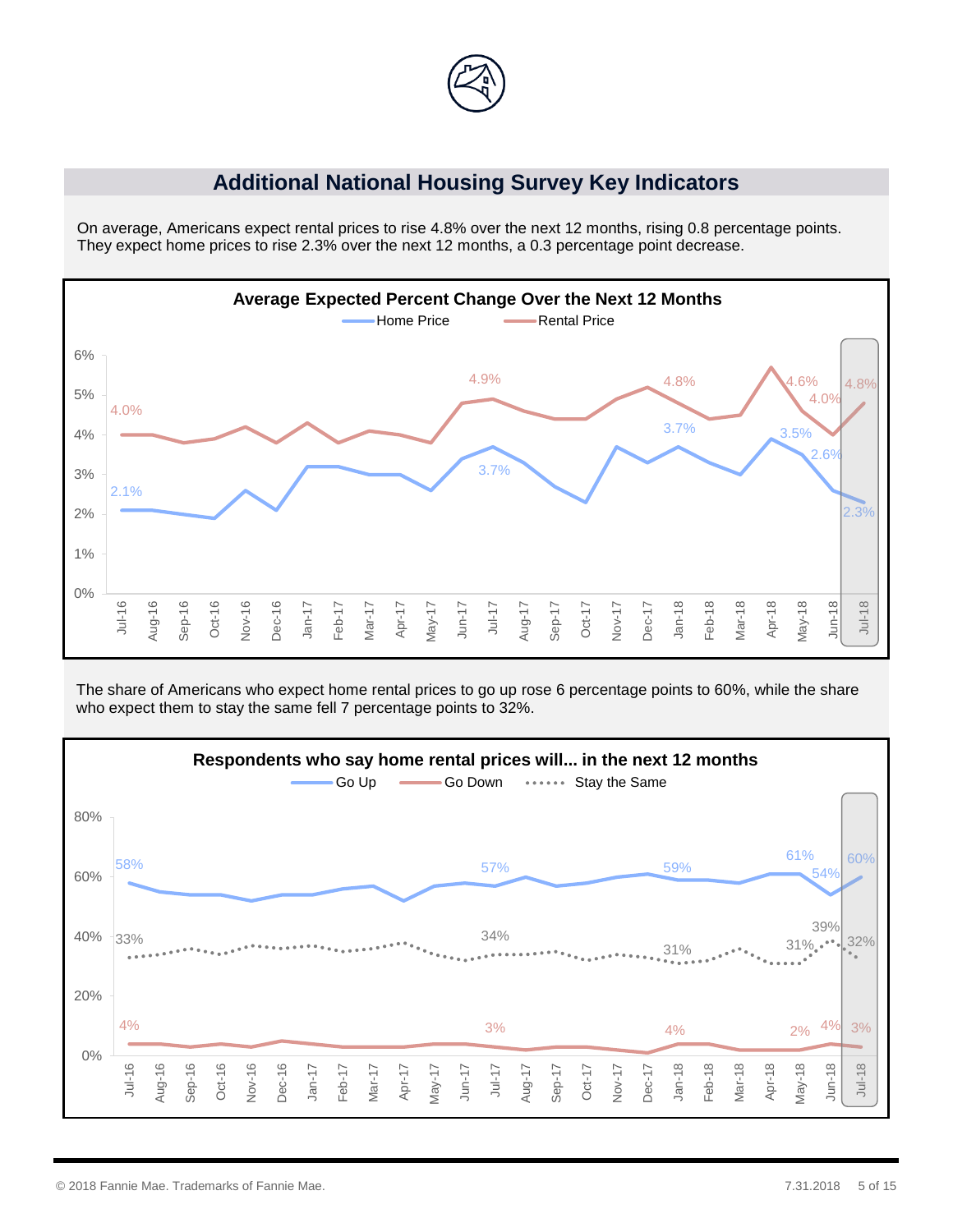

### **Additional National Housing Survey Key Indicators**

The share of Americans who say they would buy if they were going to move fell 3 percentage points to 65%, and the share who say they would rent rose 4 percentage points to 30%.



The share of Americans who say getting a mortgage would be easy fell 1 percentage point to 57%, while the share who say it would be difficult rose 1 percentage point to 39%.

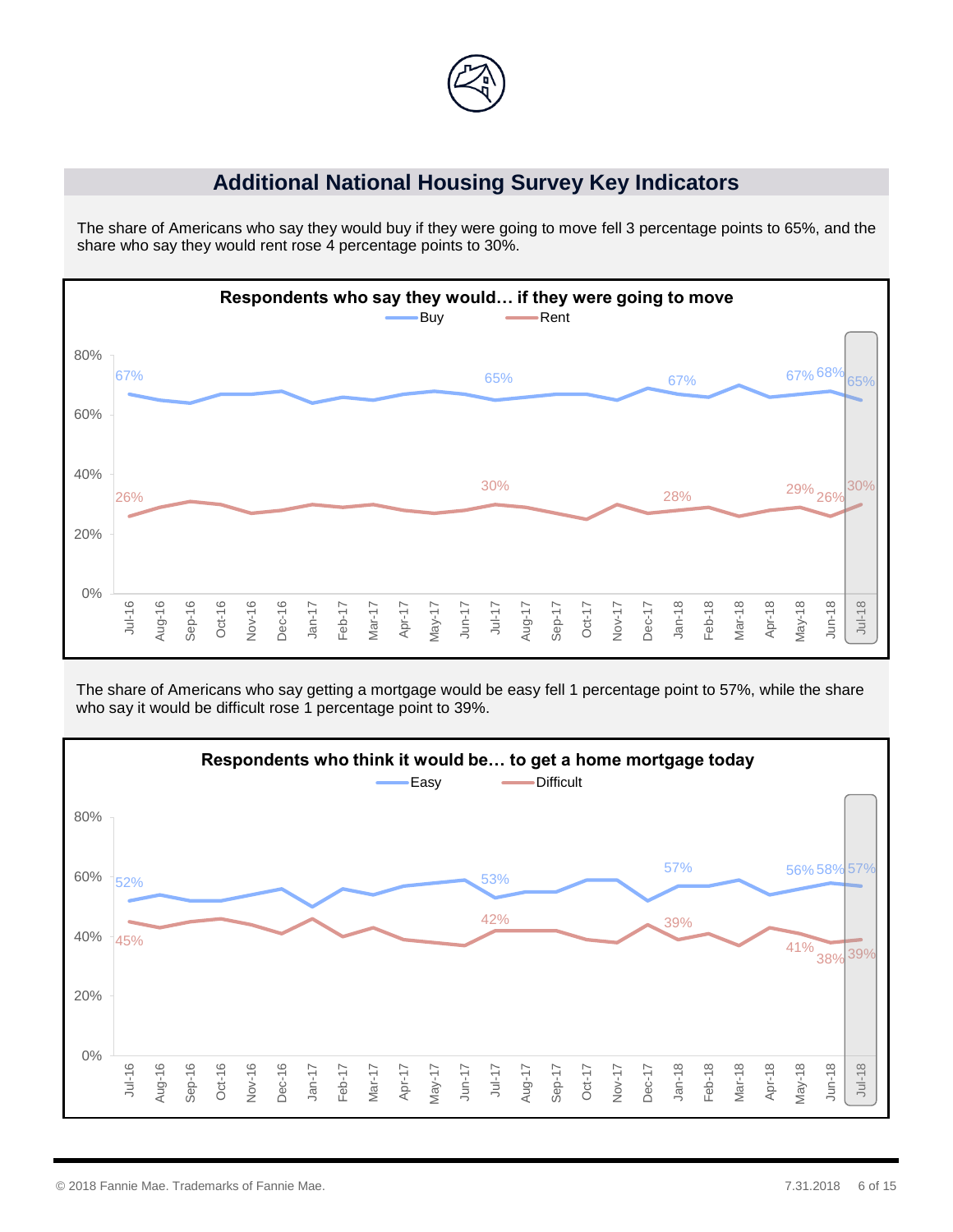

#### **Additional National Housing Survey Key Indicators**

The share of Americans who expect their personal financial situations to get better fell 3 points to 51%, reversing last month's increase. The share who expect it to stay the same rose 3 percentage points to 37%.



The share of Americans who say the economy is on the right track rose 2 percentage points to 55%, reaching a new survey high. Meanwhile, the share who say it is on the wrong track rose 1 percentage point to 37%.

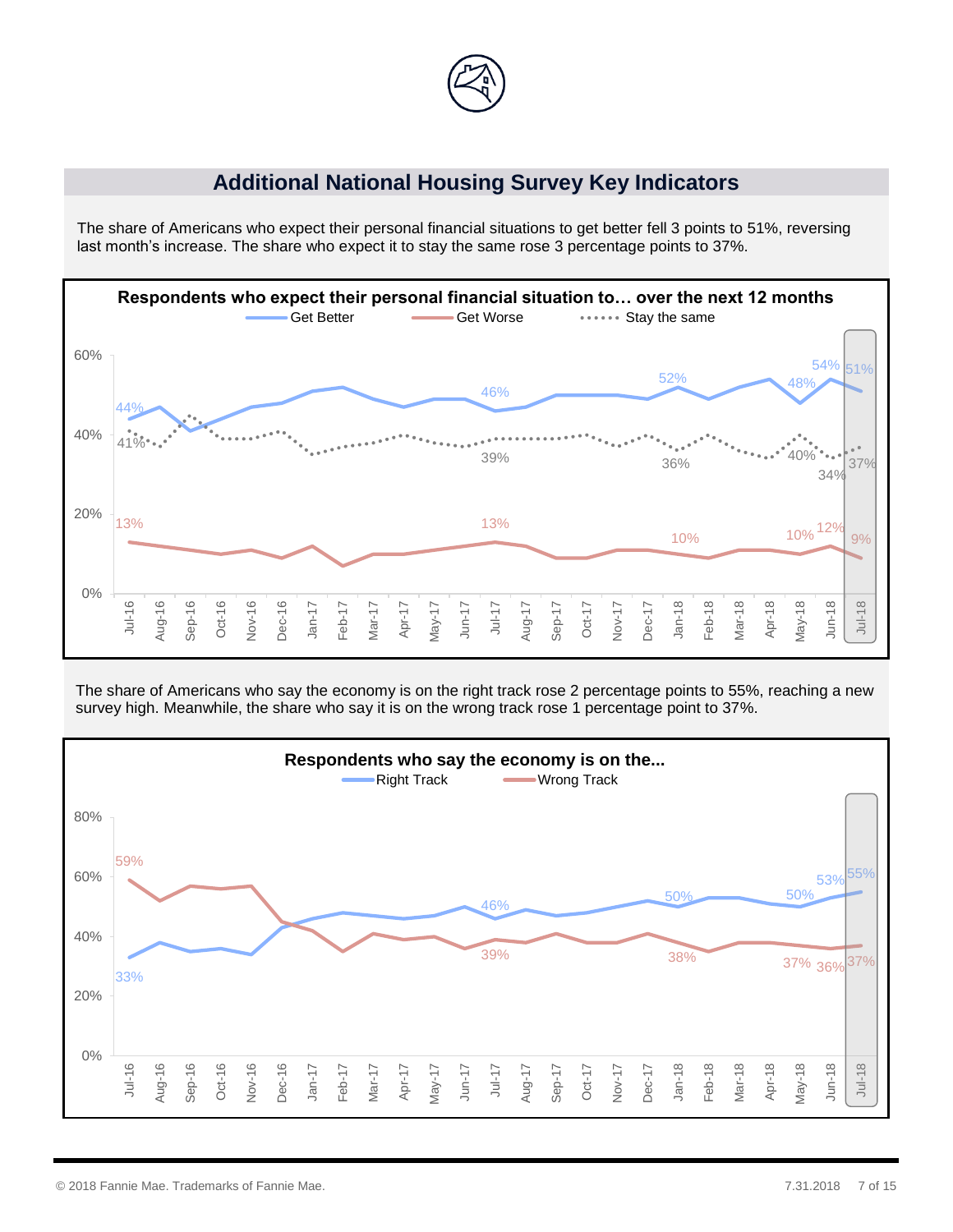

# **The National Housing Survey®**

July 2018 APPENDIX

#### **About the Survey**

The National Housing Survey® polled a nationally representative sample of 1,002 household financial decision makers (margin of error ±3.1%) aged 18 and older between July 1, 2018 and July 22, 2018. Most of the data collection occurred during the first two weeks of this period.

Interviews were conducted by PSB, in coordination with Fannie Mae.

The statistics in this release were estimated from sample surveys and are subject to sampling variability as well as nonsampling error, including bias and variance from response, nonreporting, and undercoverage. Averages of expected price changes were calculated after converting responses of "stay the same" to 0% and after excluding outliers, which were defined to be responses that were more than two standard deviations from the means.

| How the Home Purchase Sentiment Index (HPSI) is Calculated*                                                                                                                                                             |       |  |  |
|-------------------------------------------------------------------------------------------------------------------------------------------------------------------------------------------------------------------------|-------|--|--|
| Net Good Time to <b>Buy</b><br>Very or Somewhat Good Time To Buy - Very or Somewhat Bad Time To Buy                                                                                                                     | Q12   |  |  |
| Net Good Time to Sell<br>Very or Somewhat Good Time To Sell – Very or Somewhat Bad Time To Sell                                                                                                                         | Q13   |  |  |
| Net Home Prices Will Go Up (next 12 months)<br>Home Prices Will Go Up - Home Prices Will Go Down                                                                                                                        | Q15   |  |  |
| Net Mortgage Rates Will Go Down (next 12 months)<br>Mortgage Rates Will Go Down - Mortgage Rates Will Go Up                                                                                                             | Q20B  |  |  |
| Net Confident About Not Losing Job (next 12 months)<br>Not at All or Not Very Concerned about Losing Job – Very or Somewhat Concerned about<br>Losing Job                                                               | Q112B |  |  |
| Net Household <b>Income</b> is Significantly Higher (past 12 months)<br>Income is Significantly Higher - Income is Significantly Lower                                                                                  | Q116  |  |  |
| $Q12 + Q13 + Q15 + Q20B + Q112B + Q116$<br>$HPSI =$<br>$+63.5$                                                                                                                                                          |       |  |  |
| * The HPSI calculation includes the addition of a constant of 63.5 in order to set the index's initial value at 60 as of March 2011, in range<br>with the Index of Consumer Sentiment and the Consumer Confidence Index |       |  |  |

**Time Series Data:** [http://fanniemae.com/resources/file/research/housingsurvey/xls/nhs-monthly-indicator-data-](http://fanniemae.com/resources/file/research/housingsurvey/xls/nhs-monthly-indicator-data-080718.xlsx)[080718.xlsx](http://fanniemae.com/resources/file/research/housingsurvey/xls/nhs-monthly-indicator-data-080718.xlsx)

**HPSI Overview:** <http://fanniemae.com/resources/file/research/housingsurvey/pdf/hpsi-overview.pdf>

**HPSI White Paper:** <http://fanniemae.com/resources/file/research/housingsurvey/pdf/hpsi-whitepaper.pdf>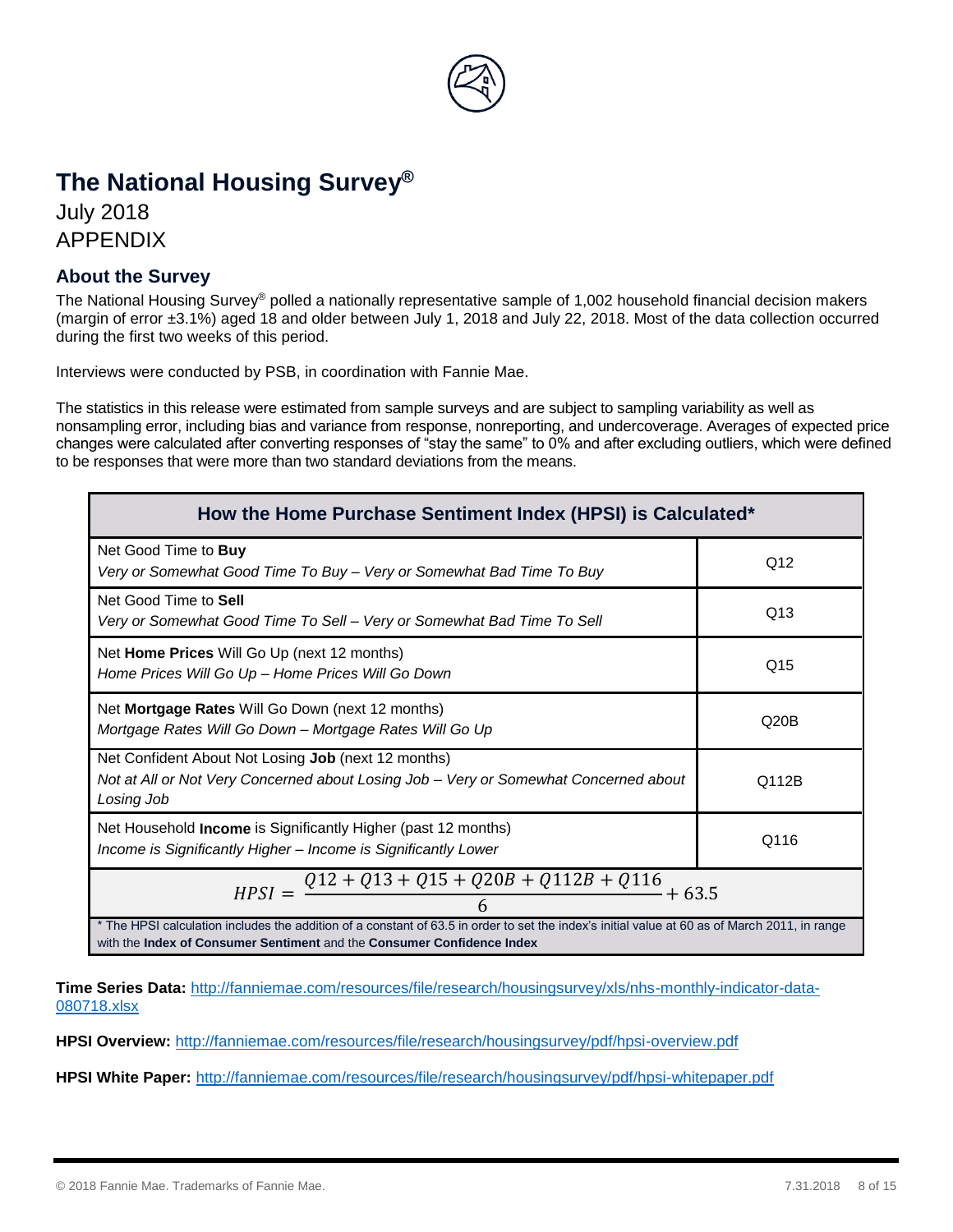

| Home Purchase Sentiment Index Over the Past 12 Months |      |  |
|-------------------------------------------------------|------|--|
| <b>July 2017</b>                                      | 86.8 |  |
| August 2017                                           | 88.0 |  |
| September 2017                                        | 88.3 |  |
| October 2017                                          | 85.2 |  |
| November 2017                                         | 87.8 |  |
| December 2017                                         | 85.8 |  |
| January 2018                                          | 89.5 |  |
| February 2018                                         | 85.8 |  |
| March 2018                                            | 88.3 |  |
| April 2018                                            | 91.7 |  |
| May 2018                                              | 92.3 |  |
| <b>June 2018</b>                                      | 90.7 |  |
| <b>July 2018</b>                                      | 86.5 |  |

#### **Percent of respondents who say it is a good or bad time to buy**

|                  | % Good Time to Buy | % Bad Time to Buy | Net % Good Time to Buy |
|------------------|--------------------|-------------------|------------------------|
| <b>July 2017</b> | 57                 | 34                | 23                     |
| August 2017      | 55                 | 37                | 18                     |
| September 2017   | 59                 | 31                | 28                     |
| October 2017     | 57                 | 35                | 22                     |
| November 2017    | 61                 | 32                | 29                     |
| December 2017    | 58                 | 34                | 24                     |
| January 2018     | 59                 | 32                | 27                     |
| February 2018    | 57                 | 35                | 22                     |
| March 2018       | 62                 | 30                | 32                     |
| April 2018       | 61                 | 32                | 29                     |
| May 2018         | 59                 | 31                | 28                     |
| June 2018        | 59                 | 31                | 28                     |
| <b>July 2018</b> | 58                 | 34                | 24                     |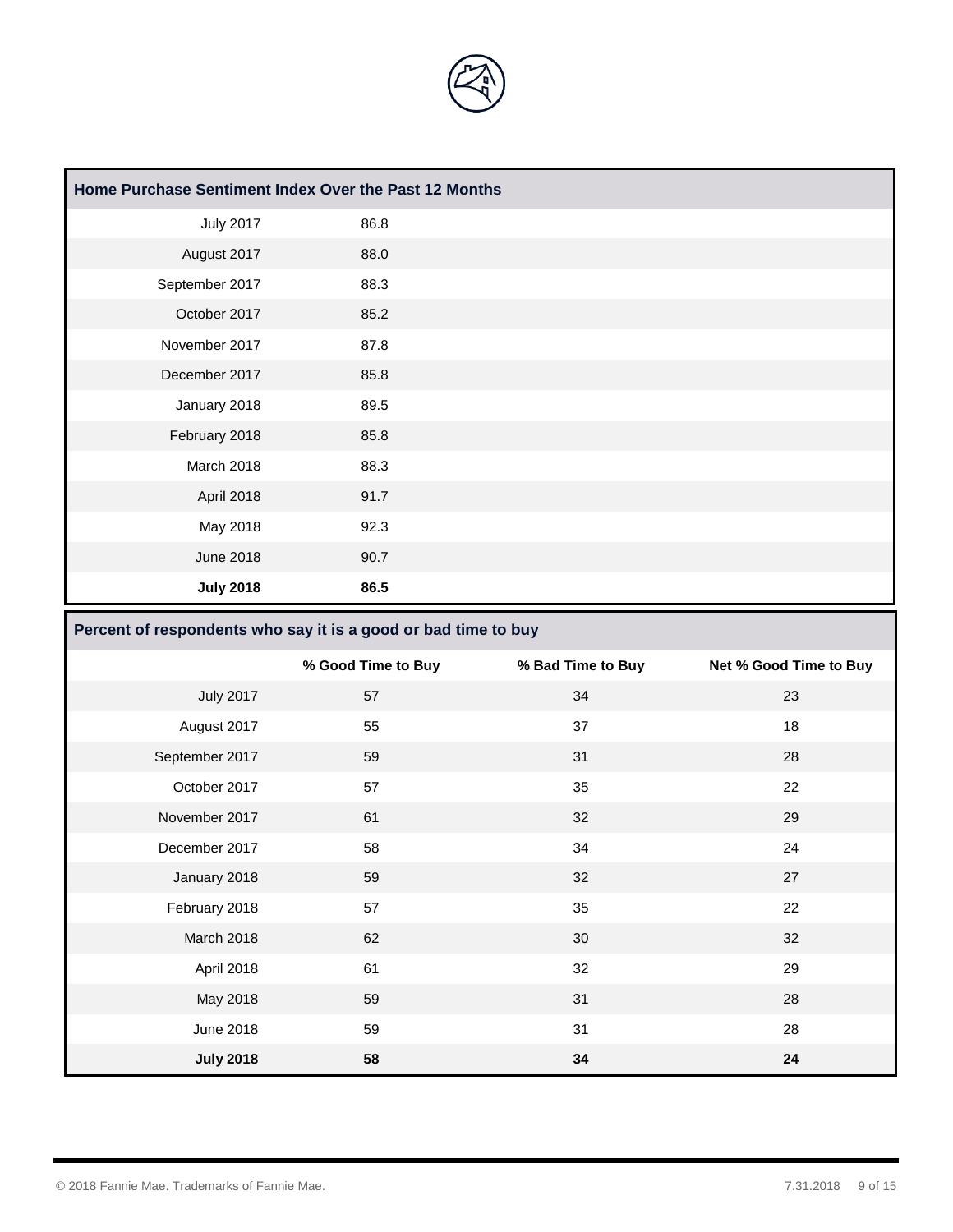

| Percent of respondents who say it is a good or bad time to sell |                     |                    |                         |
|-----------------------------------------------------------------|---------------------|--------------------|-------------------------|
|                                                                 | % Good Time to Sell | % Bad Time to Sell | Net % Good Time to Sell |
| <b>July 2017</b>                                                | 58                  | 30                 | 28                      |
| August 2017                                                     | 62                  | 26                 | 36                      |
| September 2017                                                  | 64                  | 26                 | 38                      |
| October 2017                                                    | 61                  | 31                 | 30                      |
| November 2017                                                   | 62                  | 28                 | 34                      |
| December 2017                                                   | 62                  | 28                 | 34                      |
| January 2018                                                    | 65                  | 27                 | 38                      |
| February 2018                                                   | 63                  | 27                 | 36                      |
| March 2018                                                      | 66                  | 27                 | 39                      |
| April 2018                                                      | 68                  | 23                 | 45                      |
| May 2018                                                        | 67                  | 21                 | 46                      |
| June 2018                                                       | 69                  | 22                 | 47                      |
| <b>July 2018</b>                                                | 66                  | 25                 | 41                      |

| Percent of respondents who say home prices will go up, go down, or stay the same in the next 12 months |         |                |                         |  |
|--------------------------------------------------------------------------------------------------------|---------|----------------|-------------------------|--|
|                                                                                                        | % Go Up | % Go Down      | Net % Prices Will Go Up |  |
| <b>July 2017</b>                                                                                       | 53      | $6\phantom{1}$ | 47                      |  |
| August 2017                                                                                            | 54      | 6              | 48                      |  |
| September 2017                                                                                         | 50      | 10             | 40                      |  |
| October 2017                                                                                           | 48      | 8              | 40                      |  |
| November 2017                                                                                          | 53      | $\overline{7}$ | 46                      |  |
| December 2017                                                                                          | 50      | 6              | 44                      |  |
| January 2018                                                                                           | 58      | 6              | 52                      |  |
| February 2018                                                                                          | 52      | $\overline{7}$ | 45                      |  |
| March 2018                                                                                             | 51      | $9\,$          | 42                      |  |
| April 2018                                                                                             | 55      | $\,6\,$        | 49                      |  |
| May 2018                                                                                               | 55      | $6\phantom{1}$ | 49                      |  |
| June 2018                                                                                              | 55      | 9              | 46                      |  |
| <b>July 2018</b>                                                                                       | 49      | 10             | 39                      |  |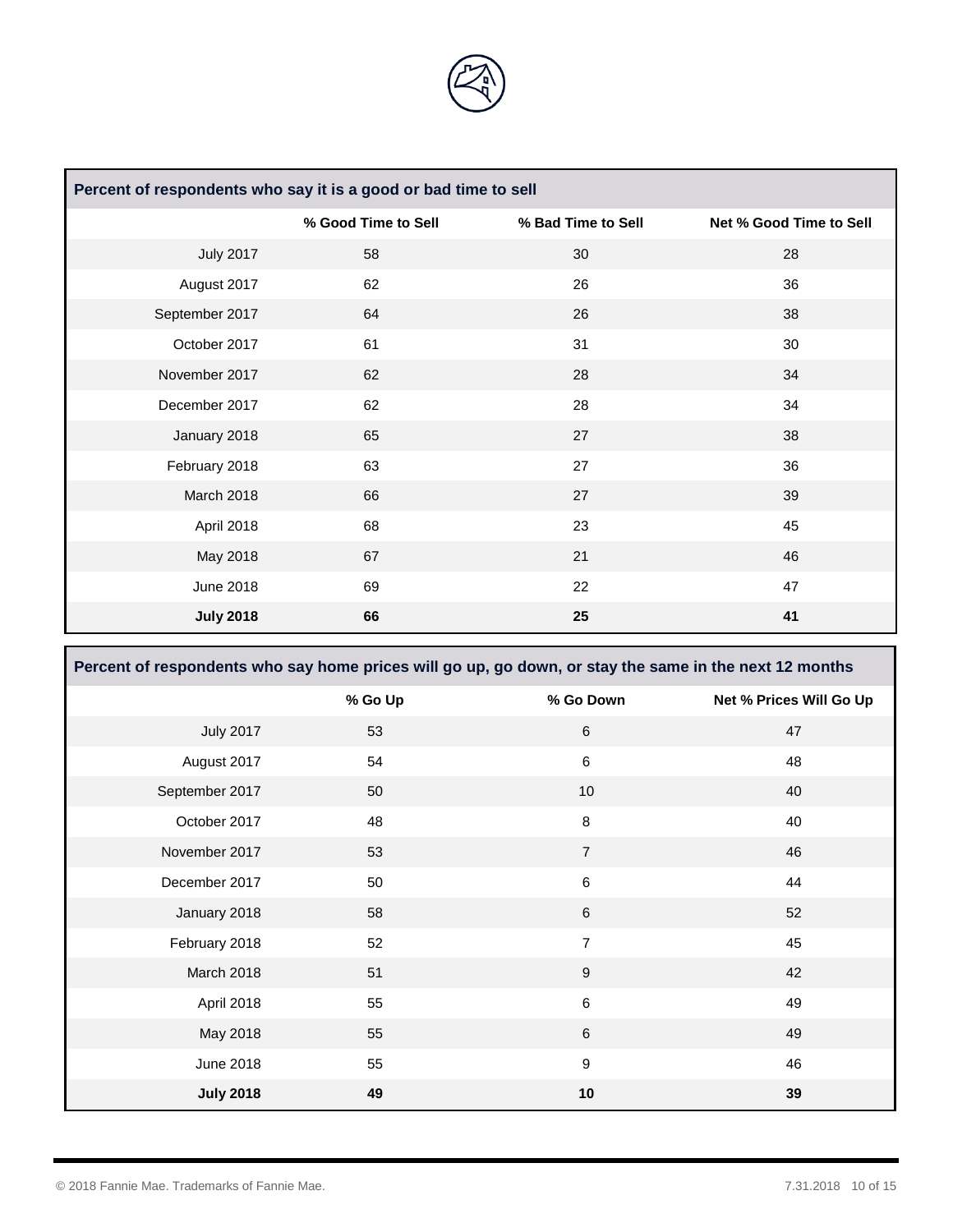

| Percent of respondents who say mortgage rates will go up, go down, or stay the same in the next 12 months |                                                                                      |                 |                            |
|-----------------------------------------------------------------------------------------------------------|--------------------------------------------------------------------------------------|-----------------|----------------------------|
|                                                                                                           | % Go Up                                                                              | % Go Down       | Net % Rates Will Go Down   |
| <b>July 2017</b>                                                                                          | 55                                                                                   | $\,6\,$         | $-49$                      |
| August 2017                                                                                               | 51                                                                                   | $\,6\,$         | $-45$                      |
| September 2017                                                                                            | 53                                                                                   | $\,6\,$         | $-47$                      |
| October 2017                                                                                              | 50                                                                                   | $\overline{4}$  | $-46$                      |
| November 2017                                                                                             | 56                                                                                   | $\sqrt{5}$      | $-51$                      |
| December 2017                                                                                             | 56                                                                                   | 4               | $-52$                      |
| January 2018                                                                                              | 55                                                                                   | $\sqrt{5}$      | $-50$                      |
| February 2018                                                                                             | 62                                                                                   | $\sqrt{5}$      | $-57$                      |
| March 2018                                                                                                | 57                                                                                   | $\sqrt{5}$      | $-52$                      |
| April 2018                                                                                                | 54                                                                                   | $\,6$           | $-48$                      |
| May 2018                                                                                                  | 54                                                                                   | $\sqrt{5}$      | $-49$                      |
| <b>June 2018</b>                                                                                          | 58                                                                                   | $\sqrt{5}$      | $-53$                      |
| <b>July 2018</b>                                                                                          | 58                                                                                   | $\bf 6$         | $-52$                      |
|                                                                                                           |                                                                                      |                 |                            |
|                                                                                                           | Percent of respondents who say are concerned or not concerned about losing their job |                 |                            |
|                                                                                                           | % Concerned                                                                          | % Not Concerned | <b>Net % Not Concerned</b> |
| <b>July 2017</b>                                                                                          | 12                                                                                   | 87              | 75                         |
| August 2017                                                                                               | 13                                                                                   | 87              | 74                         |
| September 2017                                                                                            | 12                                                                                   | 87              | 75                         |
| October 2017                                                                                              | 15                                                                                   | 85              | 70                         |
| November 2017                                                                                             | 13                                                                                   | 87              | 74                         |
| December 2017                                                                                             | 15                                                                                   | 83              | 68                         |
| January 2018                                                                                              | 13                                                                                   | 86              | 73                         |
| February 2018                                                                                             | 14                                                                                   | 85              | 71                         |
| March 2018                                                                                                | 14                                                                                   | 85              | $71$                       |
| April 2018                                                                                                | 12                                                                                   | 88              | 76                         |
| May 2018                                                                                                  | 11                                                                                   | 89              | 78                         |
| <b>June 2018</b>                                                                                          | 12                                                                                   | 88              | 76                         |

٦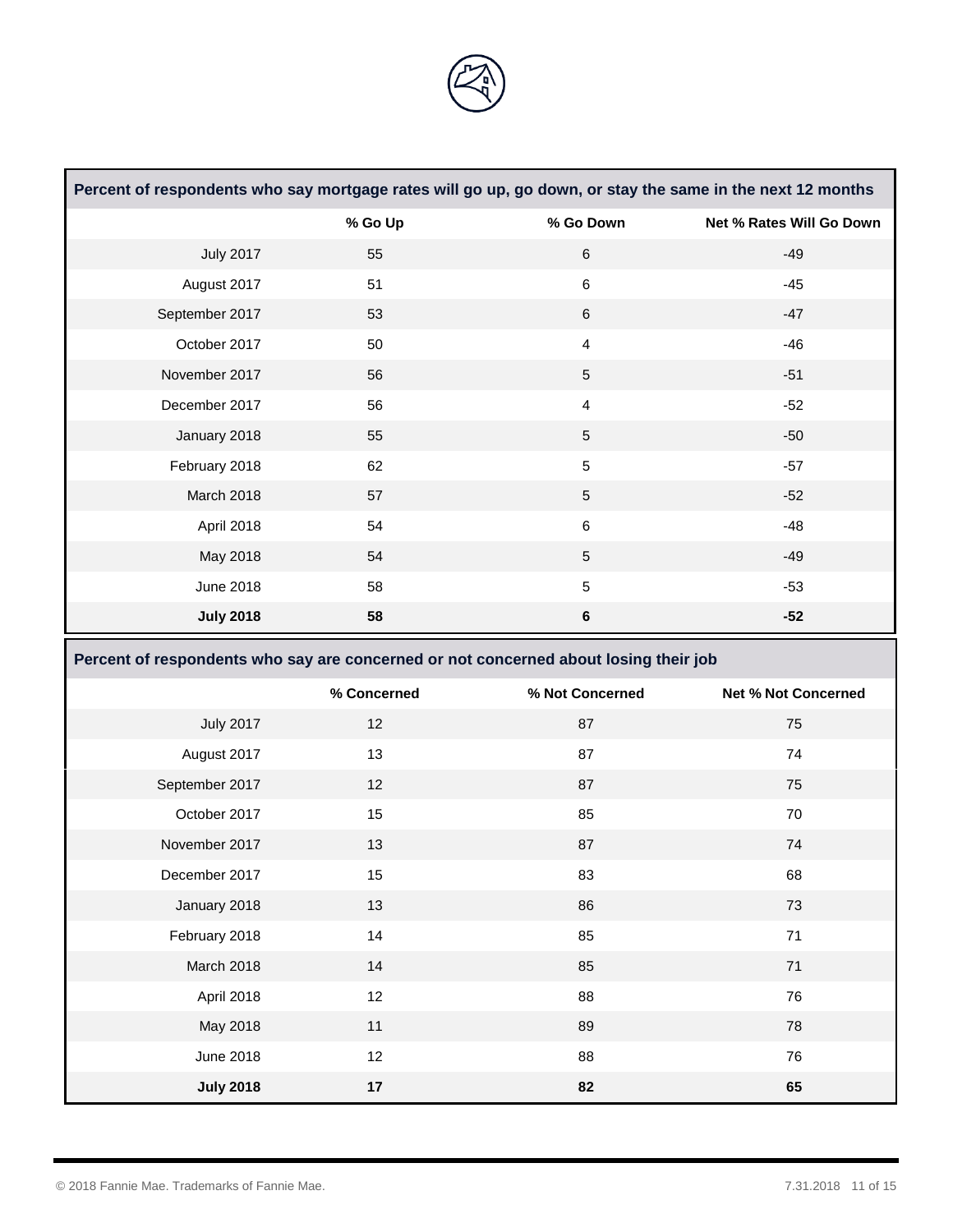

|                                              | Percent of respondents who say their household income is higher, lower, or about the same compared to 12 months ago |                       |              |
|----------------------------------------------|---------------------------------------------------------------------------------------------------------------------|-----------------------|--------------|
|                                              | % Significantly Higher                                                                                              | % Significantly Lower | Net % Higher |
| <b>July 2017</b>                             | 27                                                                                                                  | 11                    | 16           |
| August 2017                                  | 26                                                                                                                  | 10                    | 16           |
| September 2017                               | 27                                                                                                                  | 12                    | 15           |
| October 2017                                 | 25                                                                                                                  | 11                    | 14           |
| November 2017                                | 25                                                                                                                  | 11                    | 14           |
| December 2017                                | 26                                                                                                                  | 10                    | 16           |
| January 2018                                 | 27                                                                                                                  | 11                    | 16           |
| February 2018                                | 26                                                                                                                  | $\boldsymbol{9}$      | 17           |
| March 2018                                   | 28                                                                                                                  | 11                    | 17           |
| April 2018                                   | 28                                                                                                                  | $10$                  | 18           |
| May 2018                                     | 30                                                                                                                  | $\boldsymbol{9}$      | 21           |
| <b>June 2018</b>                             | 28                                                                                                                  | $\boldsymbol{9}$      | 19           |
| <b>July 2018</b>                             | 31                                                                                                                  | 10                    | 21           |
|                                              |                                                                                                                     |                       |              |
| Average home/rental price change expectation |                                                                                                                     |                       |              |
|                                              | % Home Price Change                                                                                                 | % Rental Price Change |              |
| <b>July 2017</b>                             | 3.7                                                                                                                 | 4.9                   |              |
| August 2017                                  | 3.3                                                                                                                 | 4.6                   |              |
| September 2017                               | 2.7                                                                                                                 | 4.4                   |              |
| October 2017                                 | 2.3                                                                                                                 | 4.4                   |              |
| November 2017                                | 3.7                                                                                                                 | 4.9                   |              |
| December 2017                                | 3.3                                                                                                                 | 5.2                   |              |
| January 2018                                 | 3.7                                                                                                                 | 4.8                   |              |
| February 2018                                | 3.3                                                                                                                 | 4.4                   |              |
| March 2018                                   | 3.0                                                                                                                 | 4.5                   |              |
| April 2018                                   | 3.9                                                                                                                 | 5.7                   |              |
| May 2018                                     | 3.5                                                                                                                 | 4.6                   |              |
| <b>June 2018</b>                             | 2.6                                                                                                                 | 4.0                   |              |

Ť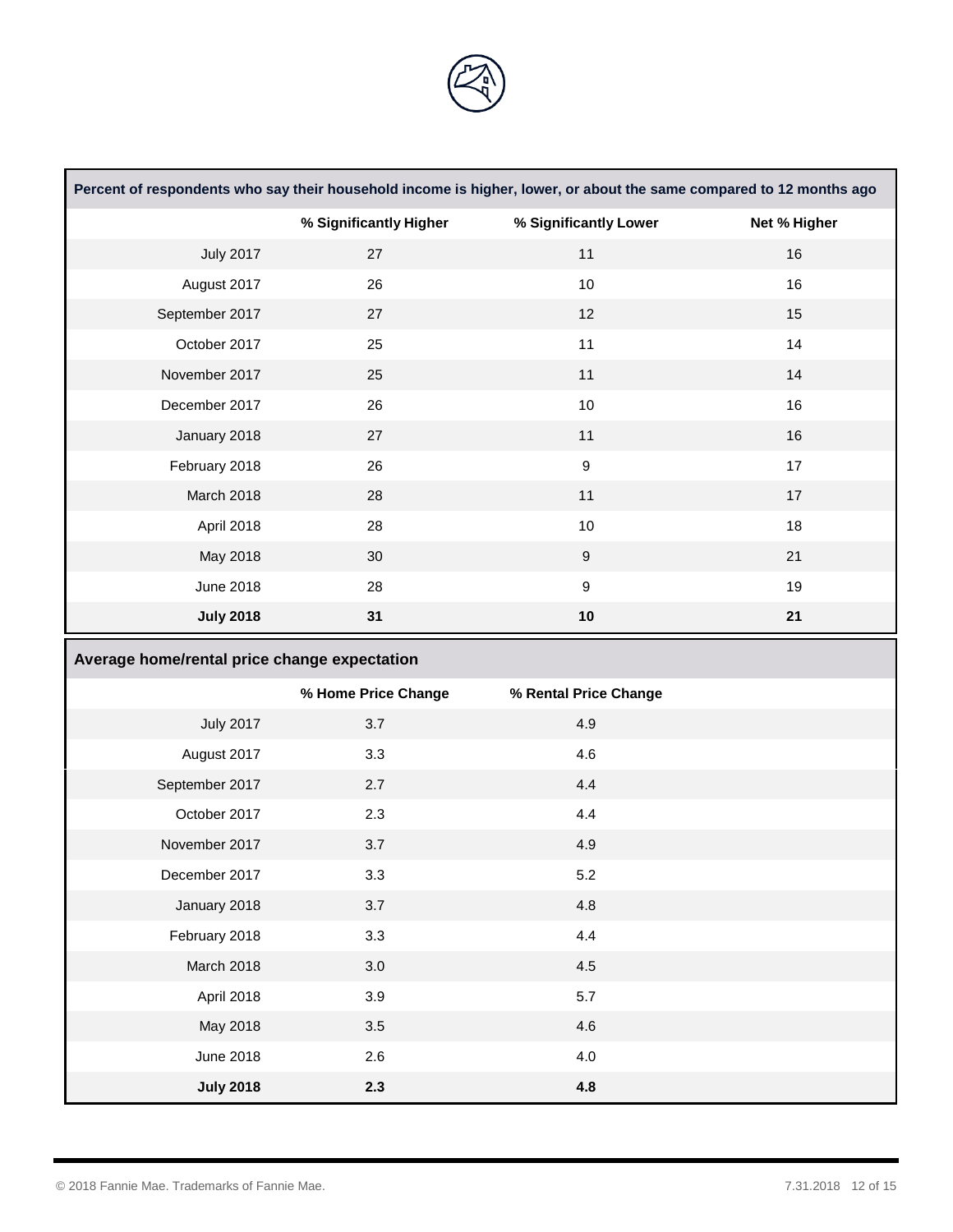

| months           | Percent of respondents who say home rental prices will go up, go down, or stay the same in the next 12 |                           |                 |
|------------------|--------------------------------------------------------------------------------------------------------|---------------------------|-----------------|
|                  | % Go Up                                                                                                | % Go Down                 | % Stay the Same |
| <b>July 2017</b> | 57                                                                                                     | $\ensuremath{\mathsf{3}}$ | 34              |
| August 2017      | 60                                                                                                     | $\overline{2}$            | 34              |
| September 2017   | 57                                                                                                     | $\ensuremath{\mathsf{3}}$ | 35              |
| October 2017     | 58                                                                                                     | $\sqrt{3}$                | 32              |
| November 2017    | 60                                                                                                     | $\overline{2}$            | 34              |
| December 2017    | 61                                                                                                     | $\mathbf{1}$              | 33              |
| January 2018     | 59                                                                                                     | $\overline{4}$            | 31              |
| February 2018    | 59                                                                                                     | $\overline{\mathbf{4}}$   | 32              |
| March 2018       | 58                                                                                                     | $\overline{2}$            | 36              |
| April 2018       | 61                                                                                                     | $\overline{2}$            | 31              |
| May 2018         | 61                                                                                                     | $\sqrt{2}$                | 31              |
| <b>June 2018</b> | 54                                                                                                     | 4                         | 39              |
| <b>July 2018</b> | 60                                                                                                     | $\mathbf 3$               | 32              |
|                  |                                                                                                        |                           |                 |
|                  | Percent of respondents who say they would buy or rent if they were going to move                       |                           |                 |
|                  | % Buy                                                                                                  | % Rent                    |                 |
| <b>July 2017</b> | 65                                                                                                     | 30                        |                 |
| August 2017      | 66                                                                                                     | 29                        |                 |
| September 2017   | 67                                                                                                     | 27                        |                 |
| October 2017     | 67                                                                                                     | 25                        |                 |
| November 2017    | 65                                                                                                     | 30                        |                 |
| December 2017    | 69                                                                                                     | 27                        |                 |
| January 2018     | 67                                                                                                     | 28                        |                 |
| February 2018    | 66                                                                                                     | 29                        |                 |
| March 2018       | $70\,$                                                                                                 | 26                        |                 |
| April 2018       | 66                                                                                                     | 28                        |                 |
| May 2018         | 67                                                                                                     | 29                        |                 |
| <b>June 2018</b> | 68                                                                                                     | 26                        |                 |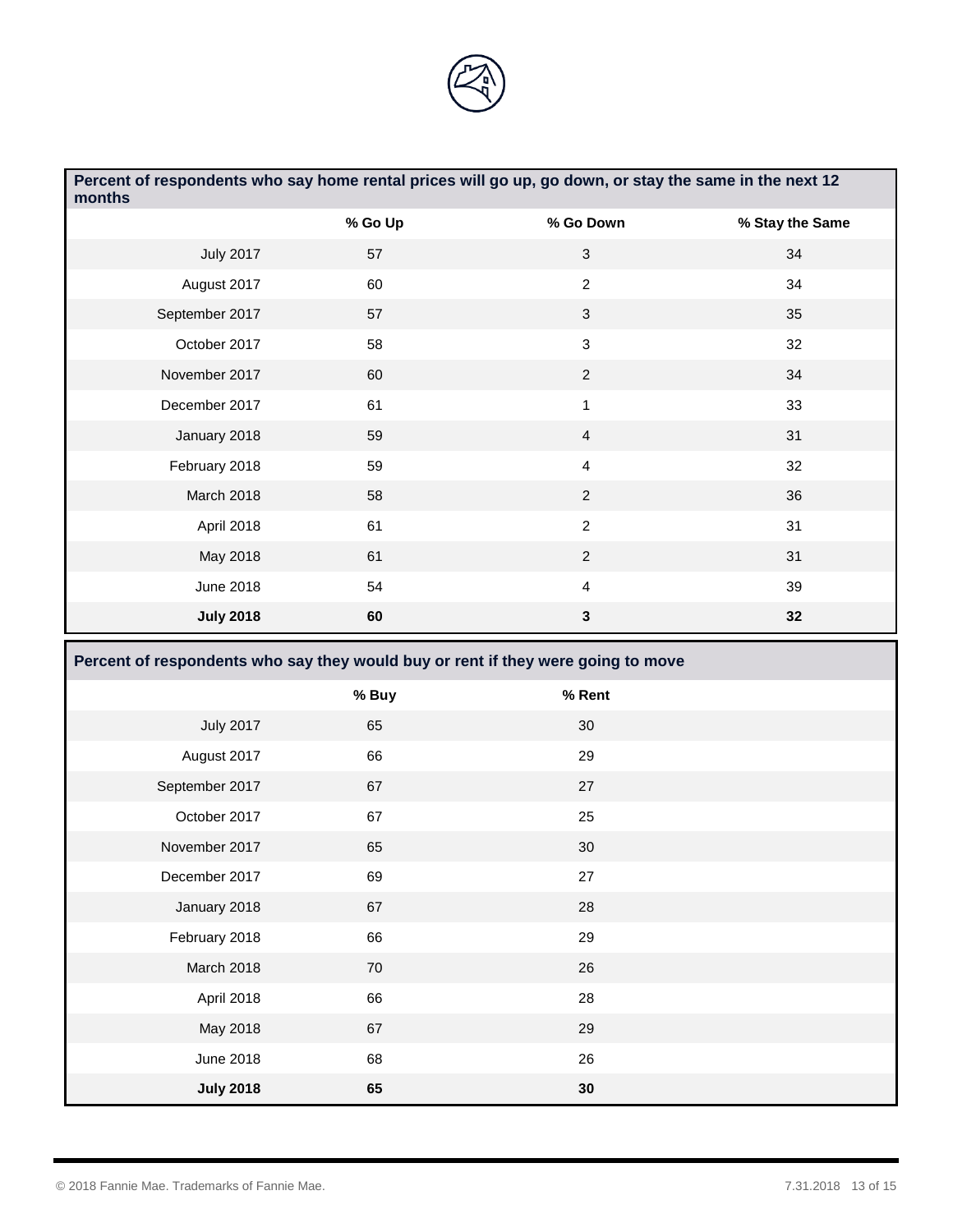

| Percent of respondents who think it would be difficult or easy for them to get a home mortgage today |             |        |  |
|------------------------------------------------------------------------------------------------------|-------------|--------|--|
|                                                                                                      | % Difficult | % Easy |  |
| <b>July 2017</b>                                                                                     | 42          | 53     |  |
| August 2017                                                                                          | 42          | 55     |  |
| September 2017                                                                                       | 42          | 55     |  |
| October 2017                                                                                         | 39          | 59     |  |
| November 2017                                                                                        | 38          | 59     |  |
| December 2017                                                                                        | 44          | 52     |  |
| January 2018                                                                                         | 39          | 57     |  |
| February 2018                                                                                        | 41          | 57     |  |
| March 2018                                                                                           | 37          | 59     |  |
| April 2018                                                                                           | 43          | 54     |  |
| May 2018                                                                                             | 41          | 56     |  |
| June 2018                                                                                            | 38          | 58     |  |
| <b>July 2018</b>                                                                                     | 39          | 57     |  |

| Percent of respondents who expect their personal financial situation to get better, get worse, or stay the same in<br>the next 12 months |              |                  |                 |
|------------------------------------------------------------------------------------------------------------------------------------------|--------------|------------------|-----------------|
|                                                                                                                                          | % Get Better | % Get Worse      | % Stay the Same |
| <b>July 2017</b>                                                                                                                         | 46           | 13               | 39              |
| August 2017                                                                                                                              | 47           | 12               | 39              |
| September 2017                                                                                                                           | 50           | $\boldsymbol{9}$ | 39              |
| October 2017                                                                                                                             | 50           | $\boldsymbol{9}$ | 40              |
| November 2017                                                                                                                            | 50           | 11               | 37              |
| December 2017                                                                                                                            | 49           | 11               | 40              |
| January 2018                                                                                                                             | 52           | 10               | 36              |
| February 2018                                                                                                                            | 49           | $\boldsymbol{9}$ | 40              |
| March 2018                                                                                                                               | 52           | 11               | 36              |
| April 2018                                                                                                                               | 54           | 11               | 34              |
| May 2018                                                                                                                                 | 48           | 10 <sup>1</sup>  | 40              |
| <b>June 2018</b>                                                                                                                         | 54           | 12               | 34              |
| <b>July 2018</b>                                                                                                                         | 51           | $\boldsymbol{9}$ | 37              |